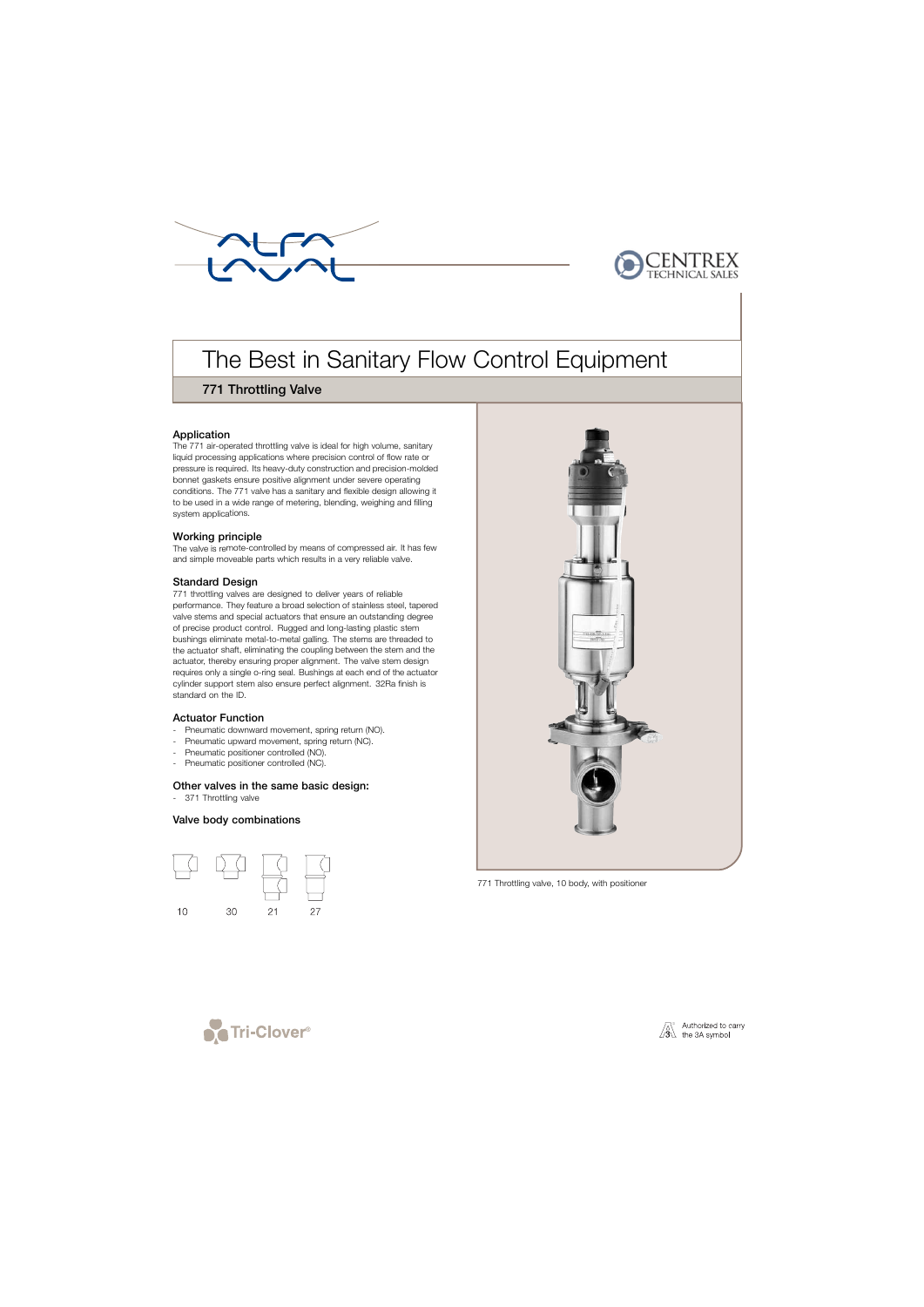## Actuator

#### Actuator Function

#### Diaphragm Type

Diaphragm Type Actuators are recommended for applications when positioners are not typically required. Their low friction characteristics result in a smooth modulating action.



-Type 15 (air-to-close — spring-to-open)

Diaphragm Type Actuator for use on 771-10 and 771-30 Shut-Off Type Valves. Maximum air pressure is 20 to 40 psi (1.5 to 2.75 bar) depending on valve size.

-Type 25 (air-to-open — spring-to-close)

Diaphragm Type Actuator that can be used on the 771-27 Reverse Acting Type Valves only. Since it is easy to overpower this type of actuator, it is only recommended for applications where product pressures are low.

#### Piston Type

Piston actuators are recommended for higher pressure applications and line sizes above 2 inches as they can be used throughout a wide range of product pressures.



-Type 10 (air-to-close — spring-to-open)

Piston Actuator can be used on all valve body types. Minimum air supply required is 70 psi (4.14 bar). Maximum air supply required is 100 psi (6 bar). -Type 20 (air-to-open — spring-to-close)

Piston Actuator can be used on all valve body types. Minimum air supply required is 70 psi (4.14 bar). Maximum air supply required is 100 psi (6 bar).

#### Positioners

Integral valve positioners are also available. They operate with a pneumatic signal span, typically 3 - 15 psi. This signal drives the valve by using the full force of the air supply (up to 90 psi). The positioner works with the signal from the controller and a supply air line. This allows the valve to act as if it has a built in air booster. In addition, the positioner will hold the stem in a static position regardless of product flow or pressure. Positioners may be attached to either piston or diaphragm type actuators.



- 14D (normally-open/air-to-close with positioner) diaphragm style
- 14P (normally-open/air-to-close with positioner) piston style
- 24D (normally-closed/air-to-open-with positioner) diaphragm style (type 771-27 only)
- 24P (normally-closed/air-to-open with positioner) piston style



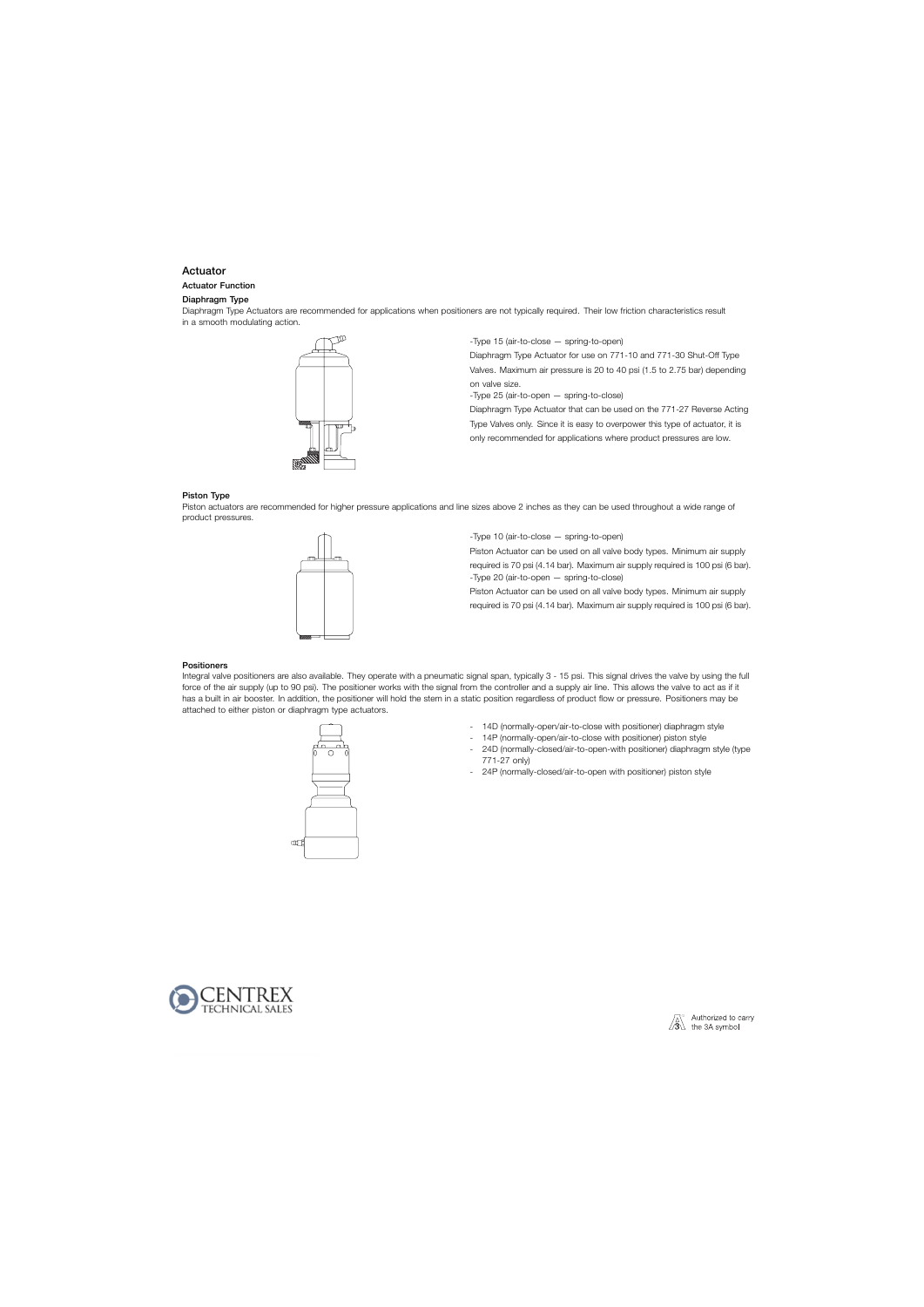## Actuator Air Supply Specifications

See chart below for minimum air pressure requirements. Maximum air pressure is 100 psi (normal). Air volume required is identified by the length of the stroke.

| <b>Valve Size</b>      | Stroke (inch) | Volume (cu. in.) |
|------------------------|---------------|------------------|
| 1-inch                 | 0.75          | ٠1.              |
| $1\frac{1}{2}$ -3-inch | 0.75          | 11.1             |
| 4-inch short stroke HP | 2.00          | 50.0             |
| Type 15 diaphragm      | 1.00          | 18.0             |

Lubricated air is not required. Filtered air and a pressure regulator valve are required.

#### Additional Holding Pressure

Additional air supply must be relieved when product pressure is not present. Failure to do so will result in pressure damage to the seat. When using additional air loading, it should exceed the minimum required by no more that 3 to 5 psig.

Example: A customer has an application for a 3" valve that is required to hold 70 psi product pressure with an elastomer (Buna). The valve without an air assist will hold 40 psi. An additional holding force to overcome 30 psi (70 psi-40 psi) is needed. Since the ratio is 5:10 (air-to-product pressure ratio) a 15 psi air assist is needed.

Note! Since it takes 60 psi to fully stroke the valve without air assist, it will take 75 psi to open the example. (60 psi+15 psi)



| <b>Valve Size</b>    | Air to Product Pressure Ratio | Max. Recommended Air Assist | Max. Product Holding Pressure |
|----------------------|-------------------------------|-----------------------------|-------------------------------|
| 1-inch               | 1:10                          |                             | 200                           |
| $1\frac{1}{2}$ -inch | 1:10                          |                             | 200                           |
| 2-inch               | 2:10                          | 10                          | 150                           |
| $2\frac{1}{2}$ -inch | 3:10                          | 20                          | 100                           |
| 3-inch               | 5:10                          | 35                          | 100                           |
| 4-inch HP            | 4:10                          | 25                          | 100                           |

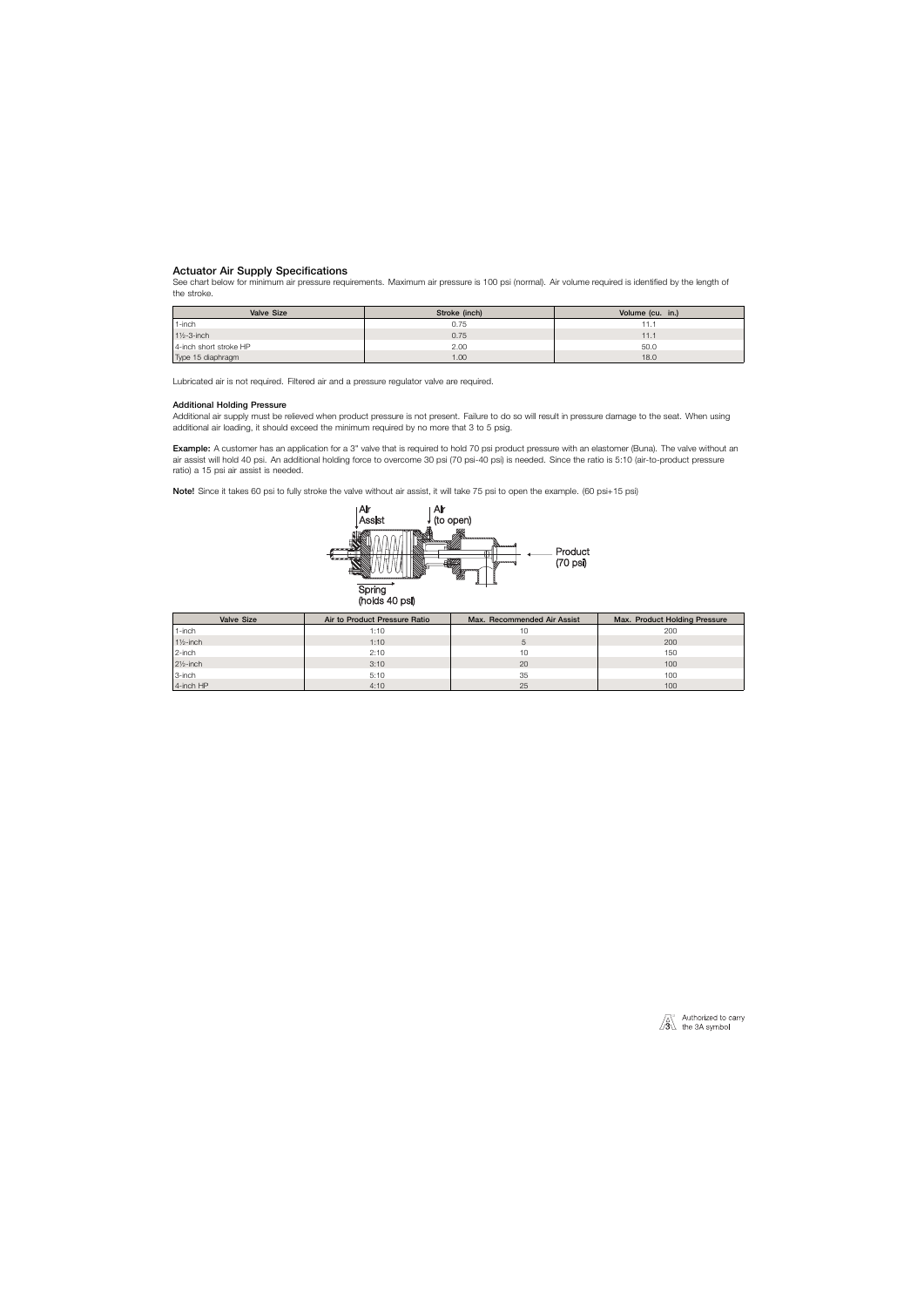## Actuators

#### Actuator Air Supply Specifications:

- Air pressure range for sizes 1-3" is 35 to 50 psi (normal)
- Air volume required, sizes 1-3": 16 cu. inches

#### Type 10

Type 10 Piston (Normally-open) used on 371-10, 371-30 and 371- automatically opens the valve.

#### Type 10 (Normally-Open)

|                      | Product Line Pressure Valve will hold against |                                 |  |  |  |  |  |
|----------------------|-----------------------------------------------|---------------------------------|--|--|--|--|--|
| Size (Tube OD)       | 70 psi - air supply to actuator               | 90 psi - air supply to actuator |  |  |  |  |  |
| 1-inch               | $105$ psi                                     | $105$ psi                       |  |  |  |  |  |
| $1\frac{1}{2}$ -inch | $120$ psi                                     | $150$ psi                       |  |  |  |  |  |
| 2-inch               | 80 psi                                        | 150 psi                         |  |  |  |  |  |
| $2\frac{1}{2}$ -inch | 35 psi                                        | 80 psi                          |  |  |  |  |  |
| 3-inch               | 20 psi                                        | 60 psi                          |  |  |  |  |  |

Note! Actuator can accommodate air supply pressure in excess of 50 psi to close against higher line pressures. Consult Alfa Laval for recommendations

#### Type 20

Type 20 Piston (Air-to-open, spring-to-close) used on 771-10, 771-30 and 771-21 when a normally-closed valve is required for fail-safe operation. In the event of air failure the spring automatically closes the valve.

#### Holding pressure for Type 20 (air-to-open, spring-to-close) is as follows:

|                      | <b>Product Line Pressure</b> |
|----------------------|------------------------------|
| Size (Tube OD)       | Valve will hold against      |
| 1-inch               | $105$ psi                    |
| $1\frac{1}{2}$ -inch | 140 psi                      |
| 2-inch               | 80 psi                       |
| $2\frac{1}{2}$ -inch | 50 psi                       |
| 3-inch               | 40 psi                       |

#### Type 15/25

Type 15 Diaphragm (air-to-close, spring-to-open) used on 771-10, 771-30 and 771-21 valves. Type 25 Diaphragm (air-toopen, spring-to-close) used on 771-27 Reverse Acting Valve only.

#### Shut-Off line pressure for Type 15 (air-to-open, spring-to-close) is as follows:

|                      | <b>Air Supply Pressure</b> |           |                          |                          |                          |                          |                       |  |  |  |
|----------------------|----------------------------|-----------|--------------------------|--------------------------|--------------------------|--------------------------|-----------------------|--|--|--|
| <b>Size</b>          | 20 psi                     | 30 psi    | 40 psi                   | 50 psi                   | 60 psi                   | 80 psi                   |                       |  |  |  |
| 1-inch               | 70 psi                     | $100$ psi | $\overline{\phantom{a}}$ | $\overline{\phantom{a}}$ | $\overline{\phantom{a}}$ | $\overline{\phantom{a}}$ | <b>Product Line</b>   |  |  |  |
| $1\frac{1}{2}$ -inch | 40 psi                     | 60 psi    | $110$ psi                | $\overline{\phantom{0}}$ | $\overline{\phantom{a}}$ | $\overline{\phantom{a}}$ | <b>Pressure Valve</b> |  |  |  |
| 2-inch               | 20 psi                     | 40 psi    | 78 psi                   | 100 psi                  |                          | $\overline{\phantom{a}}$ | will hold against     |  |  |  |
| $2\frac{1}{2}$ -inch | 0 psi                      | 25 psi    | 40 psi                   | 55 psi                   | 70 psi                   | $100$ psi                |                       |  |  |  |
| 3-inch               | ) psi                      | 0 psi     | 31 psi                   | 45 psi                   | 57 psi                   | 82 psi                   |                       |  |  |  |

#### Air Loading for Air/Air Actuator

The following shows the additional air supply pressure required to hold each additional 10 psi of product line pressure. (Type 20)

| $1\frac{1}{2}$ "-1.0 psi | $2\frac{1}{2}$ " - 3.0 psi |
|--------------------------|----------------------------|
| 2" - 2.0 psi             | 3" - 4.5 psi               |

| Size (Tube OD)       | Product Line Pressure Valve will hold against |
|----------------------|-----------------------------------------------|
| $1\frac{1}{2}$ -inch | 25 psi                                        |
| $2$ -inch            | 18 psi                                        |
| $2\frac{1}{2}$ -inch | 10 psi                                        |
| 3-inch               | 9 psi                                         |



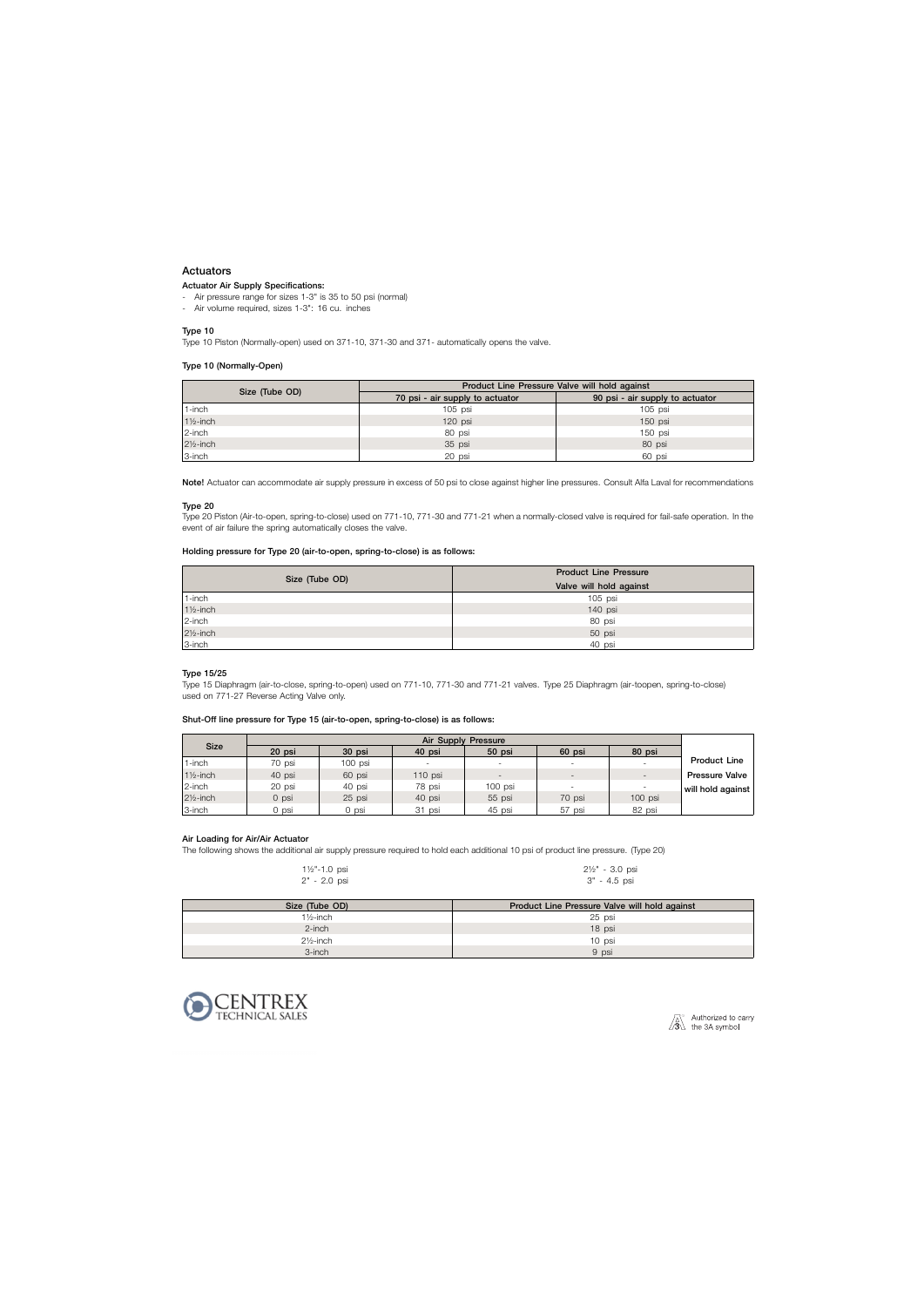## Valve Sizing

#### Flow Coefficients (Cv)

The following formula and flow coefficient values enable you to select the correct throttling valve for your application.

Formula for water and other products with a specific gravity equal to 1.0:

$$
\text{Cv}=\underbrace{\text{GPM}}_{\text{VAP}}
$$

Formula for products with a specific gravity other than to 1.0:

$$
\text{CV}=\underbrace{\text{GPM}}_{\text{VAP/SG}}
$$

Where:

GPM =Product flow rate in gallons per minute SG =Specific gravity of product P = Pressure drop across valve in psi (inlet pressure minus outlet pressure)

#### Example of Cv Calculation:

Determine the proper size valve for 175 GPM of water.

Inlet pressure of 11 psi Outlet pressure of 2 psi

Solution: Inlet pressure (A) minus outlet pressure (B):

 $DP = 11$  psi - 2 psi = 9 psi



#### How to Use Data to Select Valve Size

After the Cv factor for a specific application has been calculated, locate the factor on Chart A on the following page. If the Cv factor resulting from your calculations is not shown in the charts, use the next closest factor. There are instances where a Cv factor may be listed in several columns. In situations of this type, select the size valve where the factor is closest to the optimum operating point (Optimum operating point is when valve is 50% open). If a valve is already in place and requires a lower Cv than the standard parabolic stem (Chart A), use Chart B to size for an appropriate special taper stem.

Using the above example, refer to the charts on the following page, and you'll find that the Cv factor (58) is listed in the short stroke columns for 2" (50.8 mm), 2½" (63.5mm), and 3" (76.2 mm). The correct valve size to use is 2" (50.8 mm) because the factor of 58.3 is closest to the optimum operating point of 50%.

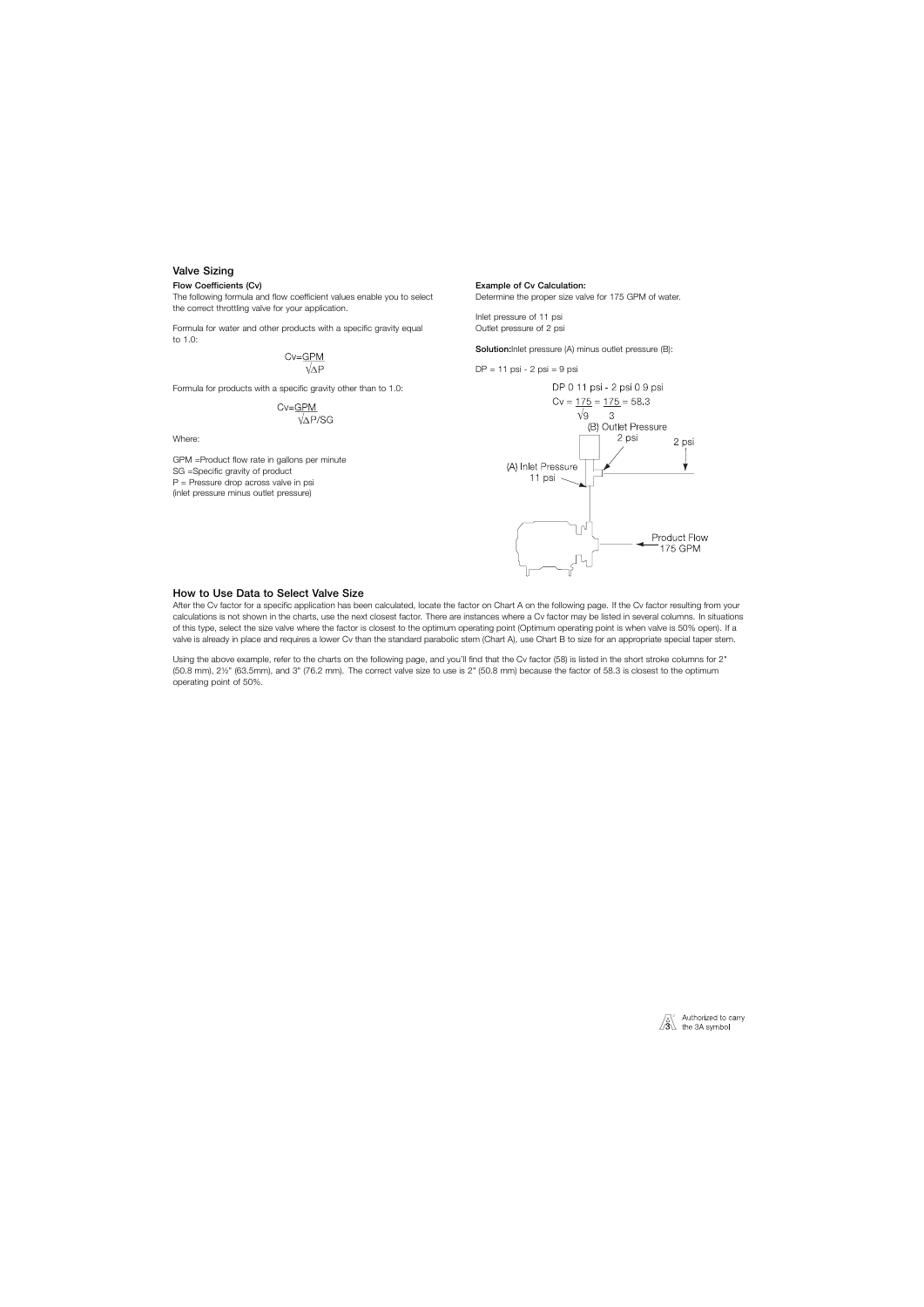## Valve Sizing Chart A: 771 Series Shut-Off Valves (Cv) Factor (Standard) Parabolic Taper

| % of Valve Stroke | 48<br>$(25.4 \, \text{mm})$ | $1\frac{1}{2}$<br>$(38.1 \, \text{mm})$ | 2"<br>$(50.8$ mm) | $2\frac{1}{2}$ "<br>$(63.5 \, \text{mm})$ | 3"<br>$(76.2 \, \text{mm})$ | 4"<br>$(101.6 \text{ mm})$ | % of Valve Stroke |
|-------------------|-----------------------------|-----------------------------------------|-------------------|-------------------------------------------|-----------------------------|----------------------------|-------------------|
| 10                | 4.0                         | 5.6                                     | 11.5              | 17.4                                      | 22.0                        | 45.0                       | 10                |
| 20                | 5.3                         | 10.0                                    | 26.0              | 33.0                                      | 43.0                        | 99.0                       | 20                |
| 30                | 6.9                         | 14.3                                    | 36.4              | 48.0                                      | 64.5                        | 138.0                      | 30                |
| 40                | 8.3                         | 18.4                                    | 46.0              | 63.0                                      | 85.4                        | 167.0                      | 40                |
| $50*$             | 9.8                         | 22.0                                    | 55.0              | 77.0                                      | 105.0                       | 198.0                      | $50*$             |
| 60                | 11.3                        | 25.8                                    | 64.0              | 90.5                                      | 125.0                       | 228.0                      | 60                |
| 70                | 12.6                        | 29.2                                    | 72.0              | 104.0                                     | 145.0                       | 258.0                      | 70                |
| 80                | 14.3                        | 32.5                                    | 80.0              | 115.0                                     | 164.0                       | 287.0                      | 80                |
| 90                | 16.0                        | 34.9                                    | 88.5              | 126.0                                     | 178.0                       | 316.0                      | 90                |
| 100               | 20.0                        | 36.0                                    | 96.0              | 136.0                                     | 184.0                       | 344.0                      | 100               |

\* Optimum operating point.

## Chart B: 771 Series Valves (Cv) Factor Special Taper Stems\*\*

| $%$ of        |               | 4H                    |              |                |             | $1\frac{1}{2}$        |              |              | 2 <sup>n</sup> |              |              |           | $2\frac{1}{2}$ " |              |              |              | 3"           |              | $%$ of          |
|---------------|---------------|-----------------------|--------------|----------------|-------------|-----------------------|--------------|--------------|----------------|--------------|--------------|-----------|------------------|--------------|--------------|--------------|--------------|--------------|-----------------|
|               |               | $(25.4 \, \text{mm})$ |              |                |             | $(38.1 \, \text{mm})$ |              |              | $(50.8$ mm)    |              |              |           | $(63.5$ mm)      |              |              |              | $(76.2$ mm)  |              |                 |
| Valve         | $1/2^{\circ}$ | $2^{\circ}$           | $6^\circ$    | $\bullet$      | $2^{\circ}$ | $6^\circ$             | $9^\circ$    | $2^{\circ}$  | $6^{\circ}$    | $15^\circ$   | $2^{\circ}$  | $6^\circ$ | $9^\circ$        | $15^{\circ}$ | $3^\circ$    | $6^\circ$    | $9^\circ$    | $15^\circ$   | Valve           |
| <b>Stroke</b> | Taper         | <b>Taper</b>          | <b>Taper</b> | <b>Taper</b>   | Taper       | <b>Taper</b>          | <b>Taper</b> | <b>Taper</b> | <b>Taper</b>   | <b>Taper</b> | <b>Taper</b> | Taper     | <b>Taper</b>     | <b>Taper</b> | <b>Taper</b> | <b>Taper</b> | <b>Taper</b> | <b>Taper</b> | <b>Stroke</b>   |
| 10            | .5            | $\overline{7}$        | 2.5          | 0.1            | 2.0         | 2.9                   | 6.6          | 3.2          | 6.7            | 1.8          | 4.2          | 5.2       | 6.5              | 11.6         | 6.5          | 6.7          | 10.0         | 11.6         | 10 <sup>1</sup> |
| 20            | 1.7           | 2.0                   | 3.4          | $\overline{4}$ | 2.5         | 4.8                   | 11.1         | 4.5          | 11.0           | 17.2         | 6.0          | 8.7       | 12.2             | 18.5         | 8.9          | 12.4         | 15.4         | 18.2         | 20              |
| 30            | .9            | 2.2                   | 4.1          | 8. ا           | 3.0         | 6.3                   | 8.0          | 6.4          | 14.2           | 22.6         | 7.4          | 11.6      | 16.9             | 25.1         | 10.6         | 15.8         | 20.2         | 24.0         | 30              |
| 40            | 2.1           | 2.5                   | 4.7          | 2.2            | 3.5         | 7.7                   | 10.0         | 7.6          | 17.0           | 27.2         | 8.6          | 14.4      | 21.9             | 31.0         | 12.2         | 18.7         | 24.2         | 30.0         | 40              |
| $50*$         | 2.3           | 2.8                   | 5.3          | 2.6            | 4.0         | 9.2                   | 1.5          | 9.0          | 20.0           | 32.7         | 9.7          | 17.0      | 26.2             | 37.0         | 13.8         | 21.8         | 28.6         | 36.8         | $50*$           |
| 60            | 2.5           | 3.1                   | 5.8          | 3.0            | 4.5         | 10.5                  | 13.0         | 10.3         | 22.7           | 38.1         | 10.6         | 19.6      | 31.8             | 42.4         | 15.6         | 25.0         | 34.0         | 44.0         | 60              |
| 70            | 2.6           | 3.4                   | 6.2          | 3.5            | 4.9         | 11.5                  | 14.2         | 11.8         | 24.8           | 43.7         | 11.5         | 21.8      | 36.4             | 46.8         | 17.0         | 27.9         | 38.0         | 50.0         | 70              |
| 80            | 2.7           | 3.7                   | 6.6          | 4.0            | 5.4         | 12.6                  | 16.0         | 12.5         | 27.8           | 49.0         | 12.4         | 24.0      | 41.4             | 50.0         | 18.6         | 30.6         | 41.8         | 56.0         | 80              |
| 90            | 2.9           | 4.1                   | 7.0          | 4.5            | 5.7         | 4.0                   | 18.0         | 13.2         | 31.2           | 53.8         | 13.2         | 26.0      | 45.2             | 53.8         | 20.2         | 33.7         | 45.6         | 63.0         | 90              |
| 100           | 3.2           | 4.7                   | 7.3          | 5.5            | 6.6         | 15.7                  | 20.0         | 14.2         | 35.2           | 60.0         | 14.0         | 28.2      | 49.5             | 56.4         | 21.6         | 36.2         | 49.2         | 69.0         | 100             |

\* Optimum operating point.

\*\* Other taper stems available upon request.



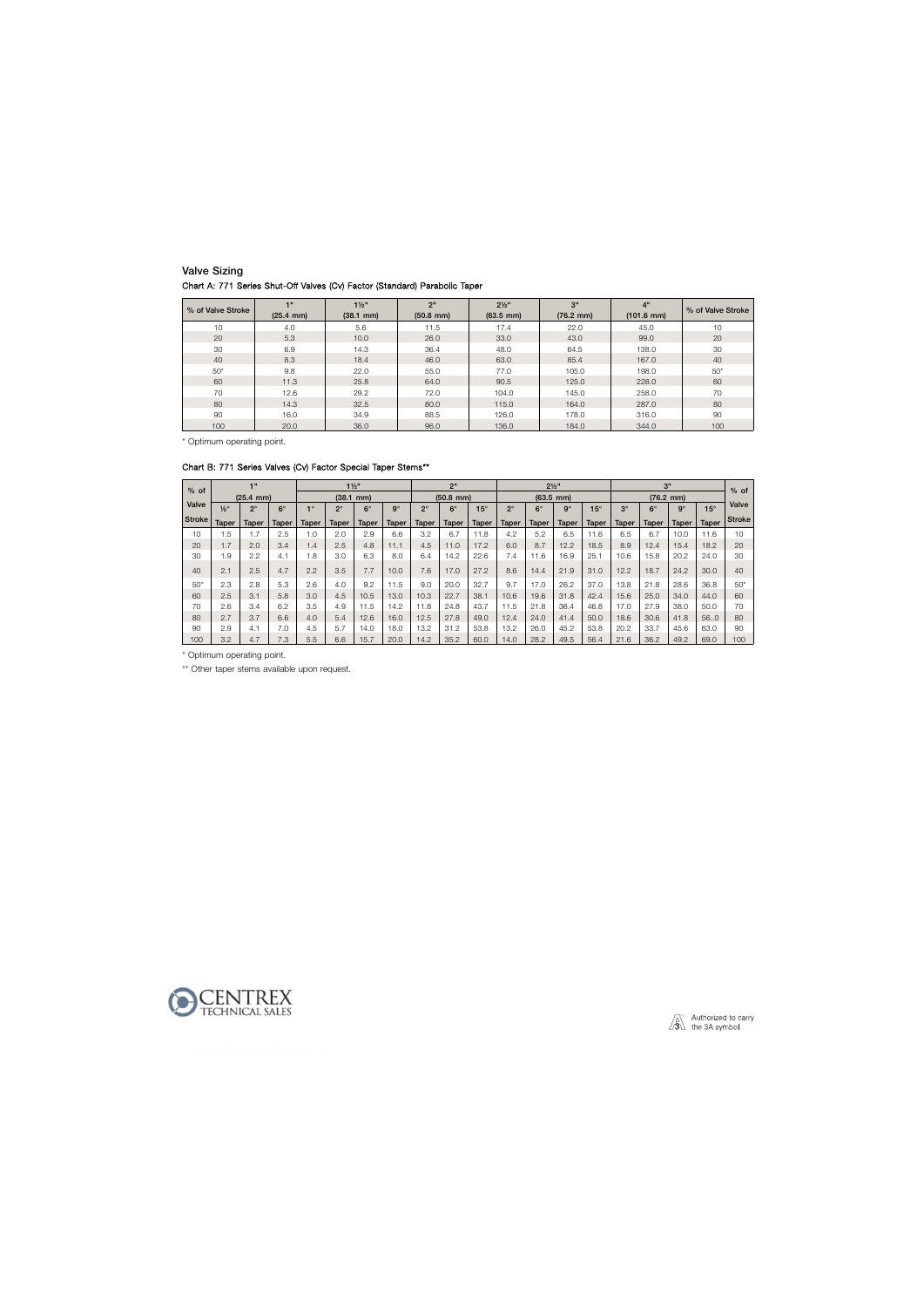## **Dimensions**



#### Diaphragm Actuated Throttling Valve

| Valve Size (Tube     |       |                       |           |                              |           | в                            |                   |       |  |
|----------------------|-------|-----------------------|-----------|------------------------------|-----------|------------------------------|-------------------|-------|--|
|                      |       | <b>Shut-Off Valve</b> |           | <b>Reverse-Acting Valves</b> |           | <b>Reverse-Acting Valves</b> | <b>All Valves</b> |       |  |
| OD)                  | inch  | mm                    | inch      | mm                           | inch      | mm                           | inch              | mm    |  |
| -inch                | 14.13 | 358.80                | <b>NA</b> | <b>NA</b>                    | <b>NA</b> | <b>NA</b>                    | 2.50              | 63.50 |  |
| $1\frac{1}{2}$ -inch | 15.06 | 382.60                | 18.63     | 473.10                       | 7.38      | 187.30                       | 2.75              | 70.00 |  |
| 2-inch               | 15.56 | 395.30                | 19.13     | 485.80                       | 7.63      | 193.70                       | 3.50              | 89.00 |  |
| $2\frac{1}{2}$ -inch | 15.50 | 393.70                | 19.75     | 501.60                       | 8.00      | 203.20                       | 3.50              | 89.00 |  |
| 3-inch               | 15.50 | 393.70                | 20.75     | 527.00                       | 8.75      | 222.20                       | 3.75              | 95.20 |  |

## Positioner Actuated Throttling Valve

|                      |                  |                       |       |                              |           | B                            | С                 |        |  |
|----------------------|------------------|-----------------------|-------|------------------------------|-----------|------------------------------|-------------------|--------|--|
| <b>Valve Size</b>    |                  | <b>Shut-Off Valve</b> |       | <b>Reverse-Acting Valves</b> |           | <b>Reverse-Acting Valves</b> | <b>All Valves</b> |        |  |
| (Tube OD)            | <b>Diaphragm</b> |                       |       | <b>Piston</b>                |           | Diaphragm                    |                   |        |  |
|                      | inch             | mm                    | inch  | mm                           | inch      | mm                           | inch              | mm     |  |
| 1-inch               | 20.13            | 511.2                 | 20.88 | 530.20                       | <b>NA</b> | <b>NA</b>                    | 2.50              | 63.50  |  |
| $1\frac{1}{2}$ -inch | 20.13            | 511.20                | 23.13 | 587.40                       | 23.63     | 600.10                       | 2.75              | 70.00  |  |
| 2-inch               | 20.63            | 523.90                | 23.63 | 600.10                       | 25.38     | 644.50                       | 3.50              | 89.00  |  |
| $2\frac{1}{2}$ -inch | 20.63            | 523.90                | 23.63 | 600.10                       | 25.63     | 651.00                       | 3.50              | 89.00  |  |
| 3-inch               | 21.13            | 536.60                | 24.13 | 614.80                       | 25.63     | 651.00                       | 3.75              | 95.00  |  |
| 4-inch               | ΝA               | <b>NA</b>             | 30.00 | 762.00                       | <b>NA</b> | <b>NA</b>                    | 4.00              | 101.60 |  |

| Valve Size (Tube     |       | $\mathsf{A}$          |                              |               |           | в                            | C                 |               |
|----------------------|-------|-----------------------|------------------------------|---------------|-----------|------------------------------|-------------------|---------------|
|                      |       | <b>Shut-Off Valve</b> | <b>Reverse-Acting Valves</b> |               |           | <b>Reverse-Acting Valves</b> | <b>All Valves</b> |               |
| OD)                  | inch  | mm                    | inch                         | <sub>mm</sub> | inch      | mm                           | inch              | <sub>mm</sub> |
| 1-inch               | 14.88 | 377.80                | <b>NA</b>                    | <b>NA</b>     | <b>NA</b> | <b>NA</b>                    | 2.50              | 3.50          |
| $1\frac{1}{2}$ -inch | 17.13 | 435.00                | 20.72                        | 536.20        | 7.38      | 187.20                       | 2.75              | 70.00         |
| $2$ -inch            | 17.63 | 447.70                | 21.16                        | 538.20        | 7.63      | 193.70                       | 3.50              | 89.00         |
| $2\frac{1}{2}$ -inch | 17.56 | 446.10                | 21.85                        | 54.80         | 8.00      | 203.20                       | 3.50              | 89.00         |
| 3-inch               | 18.06 | 458.80                | 22.85                        | 580.20        | 8.75      | 222.20                       | 3.75              | 95.20         |
| 4-inch               | 25.00 | 635.00                | 31.00                        | 787.40        | <b>NA</b> | <b>NA</b>                    | 4.00              | 101.60        |